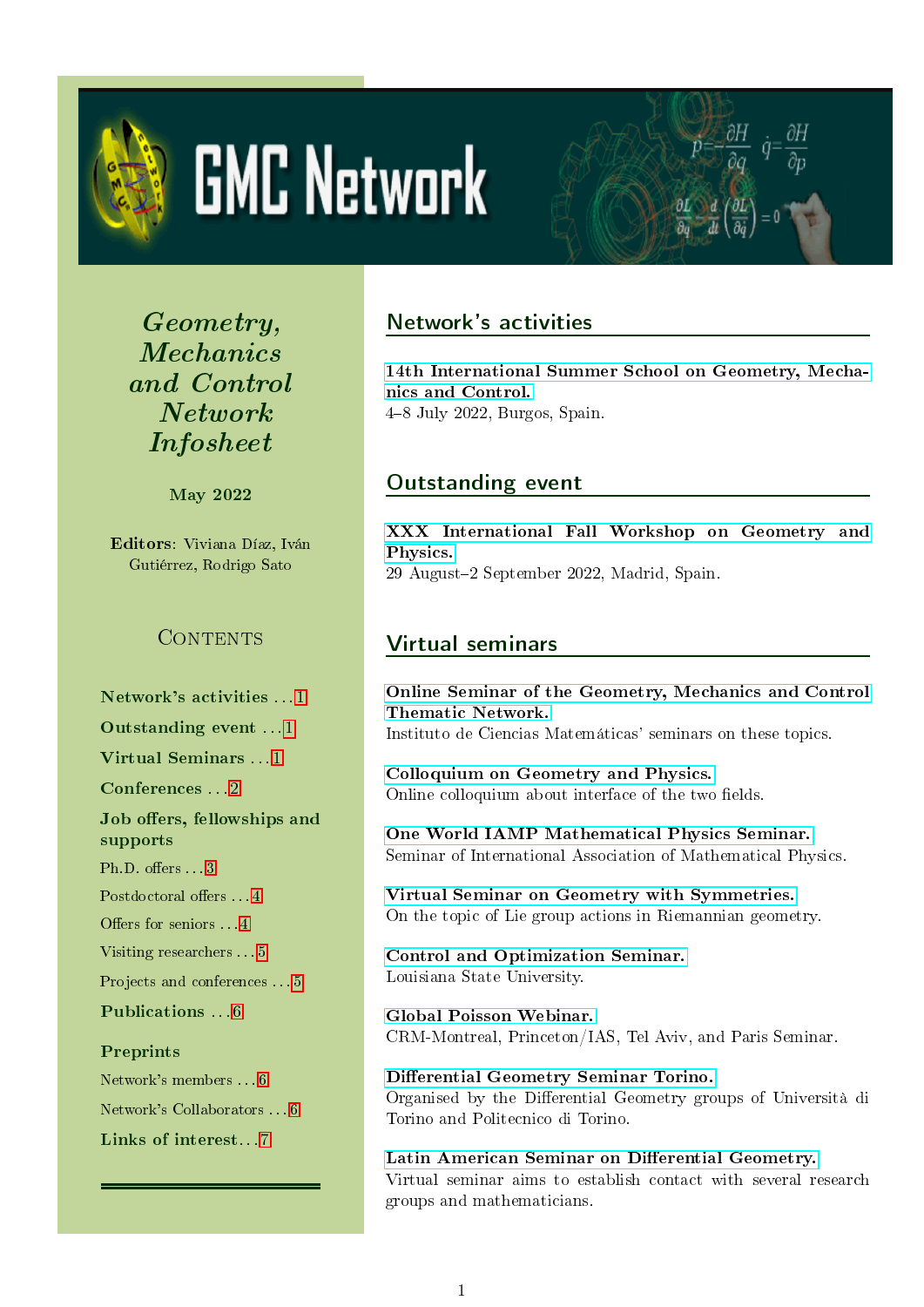#### [ICMAT Geometry Seminar.](https://www.icmat.es/events/seminars/list/?tipo=geometria)

Instituto de Ciencias Matemáticas' seminars on algebraic and differential geometry.

[Symplectic Zoominar.](http://www.math.tau.ac.il/~sarabt/zoominar/)

Online Seminar organized by CRM-Montréal, Princeton/IAS, Tel Aviv, and Paris.

[ICTP Virtual Seminars.](https://www.ictp.it/about-ictp/virtual-seminars.aspx)

#### <span id="page-1-0"></span>**Conferences**

Poisson Geometry, Lie Groupoids and Diffe[rentiable Stacks.](https://www.birs.ca/events/2022/5-day-workshops/22w5035) 5-10 June 2022, Banff, Canada.

[Great Lakes Mathematical Physics Meeting.](https://sites.google.com/msu.edu/glamp/home) 9-12 June 2022, Michigan, USA.

[Deep Exploration of non-Euclidean Data](https://www.birs.ca/events/2022/5-day-workshops/22w5125) [with Geometric and Topological Representa](https://www.birs.ca/events/2022/5-day-workshops/22w5125)[tion Learning.](https://www.birs.ca/events/2022/5-day-workshops/22w5125) 10-15 June 2022, Banff, Canada.

[String Math.](https://stringmath2022.fuw.edu.pl/) 11-15 June 2022, Warsaw, Poland.

[Mathematical and Conceptual Aspects of](https://www.birs.ca/events/2022/5-day-workshops/22w5177) [Quantum Theory.](https://www.birs.ca/events/2022/5-day-workshops/22w5177) 12-17 June 2022, Oaxaca, Mexico.

[Recent developments in Gauge theory](https://indico.quarks.ru/event/2022/page/56-recent-developments-in-gauge-theory-string-theory-duality)  [string theory duality \(Online\).](https://indico.quarks.ru/event/2022/page/56-recent-developments-in-gauge-theory-string-theory-duality) 13-17 June 2022, Moscow, Russia.

[Theoretical and numerical trends in in](https://conferences.cirm-math.fr/2561.html)[verse problems and control for PDE's, and](https://conferences.cirm-math.fr/2561.html) [Hamilton-Jacobi equation.](https://conferences.cirm-math.fr/2561.html) 13-17 June 2022, Luminy, France.

[Mathematical Challenges in Quantum Me](https://www.mcqm.it/index.html)[chanics.](https://www.mcqm.it/index.html) 13–18 June 2022, Como, Italy.

[Geometric and Variational Methods in Celes](https://www.birs.ca/events/2022/5-day-workshops/22w5175)[tial Mechanics.](https://www.birs.ca/events/2022/5-day-workshops/22w5175) 19-24 June 2022, Banff, Canada.

[Geometry, Mechanics and Computation:](https://www.birs.ca/events/2022/5-day-workshops/22w5123) [from Soft Matter to Animation and Beyond.](https://www.birs.ca/events/2022/5-day-workshops/22w5123) 19-24 June 2022, Banff, Canada.

[Optimization, Simulation and Control.](https://www.icosc2022.org/) 2022 June 2022, Ulaanbaatar, Mongolia.

[VI International Conference on Finite Di](http://www.math.tau.ac.il/~ostrover/Workshop/FDIS2021/FDIS2021.html)[mensional Integrable Systems in Geometry](http://www.math.tau.ac.il/~ostrover/Workshop/FDIS2021/FDIS2021.html) [and Mathematical Physics.](http://www.math.tau.ac.il/~ostrover/Workshop/FDIS2021/FDIS2021.html)

Online Seminar organized by International Centre for Theoretical Physics.

[Geometry and Topology Online.](https://warwick.ac.uk/fac/sci/maths/research/events/seminars/areas/geomtop/) Warwick Mathematics Institute.

#### [Theory of Duality Seminar.](https://www.fuw.edu.pl/kmmf-seminar.html?day=20211001)

Department of Mathematical Methods in Physics, University of Warsaw.

2024 June 2022, Tel-Aviv, Israel.

[Summer Graduate School on Geometric](https://geometric-flows-school.iacm.forth.gr/index.php) [Flows.](https://geometric-flows-school.iacm.forth.gr/index.php)

20 June-1 July 2022, Athens, Greece.

[Physics and Quantum Physics \(Hybrid\).](https://scholarsconferences.com/physics/) 2223 June 2022, Berlin, Germany.

[Spectral Theory and Mathematical Physics.](https://indico.eimi.ru/event/281/) 22 26 June 2022, Saint Petersburg, Russia.

[Mathematical Physics, Geometry and Inte](https://mpgi2022.mathcenter.ru/)[grability.](https://mpgi2022.mathcenter.ru/) 26 June2 July 2022, Moscow, Russia.

[Probability and Mathematical Physics.](https://www2.helsinki.fi/en/conferences/probability-and-mathematical-physics) 28 June5 July 2022, Helsinki, Finland.

[41th Benelux Meeting on Systems and Con](https://www.beneluxmeeting.nl/2022/)[trol.](https://www.beneluxmeeting.nl/2022/) 5-7 July 2022, Brussels, Belgium.

[Summer School on Geometry and Topology.](https://www.uhk.cz/en/faculty-of-science/exchanges/summer-school-1/online-summer-school-on-geometry-and-topology-2021) 7 July-6 August 2022, Hradec Králové, Czech Republic.

[15th Viennese Conference on Optimal Con](https://orcos.tuwien.ac.at/events/vc2022/)[trol and Dynamic Games.](https://orcos.tuwien.ac.at/events/vc2022/) 12-15 July 2022, Wien, Austria.

Conference on Differential Geometry and its [Applications.](https://prf.uhk.cz/dga2022/) 1723 July 2022, Hradec Králové, Czech Republic.

[The 34th International Colloquium on Group](https://indico.in2p3.fr/event/23498/) [Theoretical Methods in Physics.](https://indico.in2p3.fr/event/23498/) 1822 July 2022, Strasbourg, France.

[Geometry and Physics of ALX Metrics in](https://aimath.org/workshops/upcoming/geomphysalx/) [Gauge Theory.](https://aimath.org/workshops/upcoming/geomphysalx/) 2529 July 2022, California, USA.

Moduli Spaces and Vector Bundles - New [Trends.](http://vbac.wikidot.com/vbac2022) 2529 July 2022, Coventry, United Kingdom.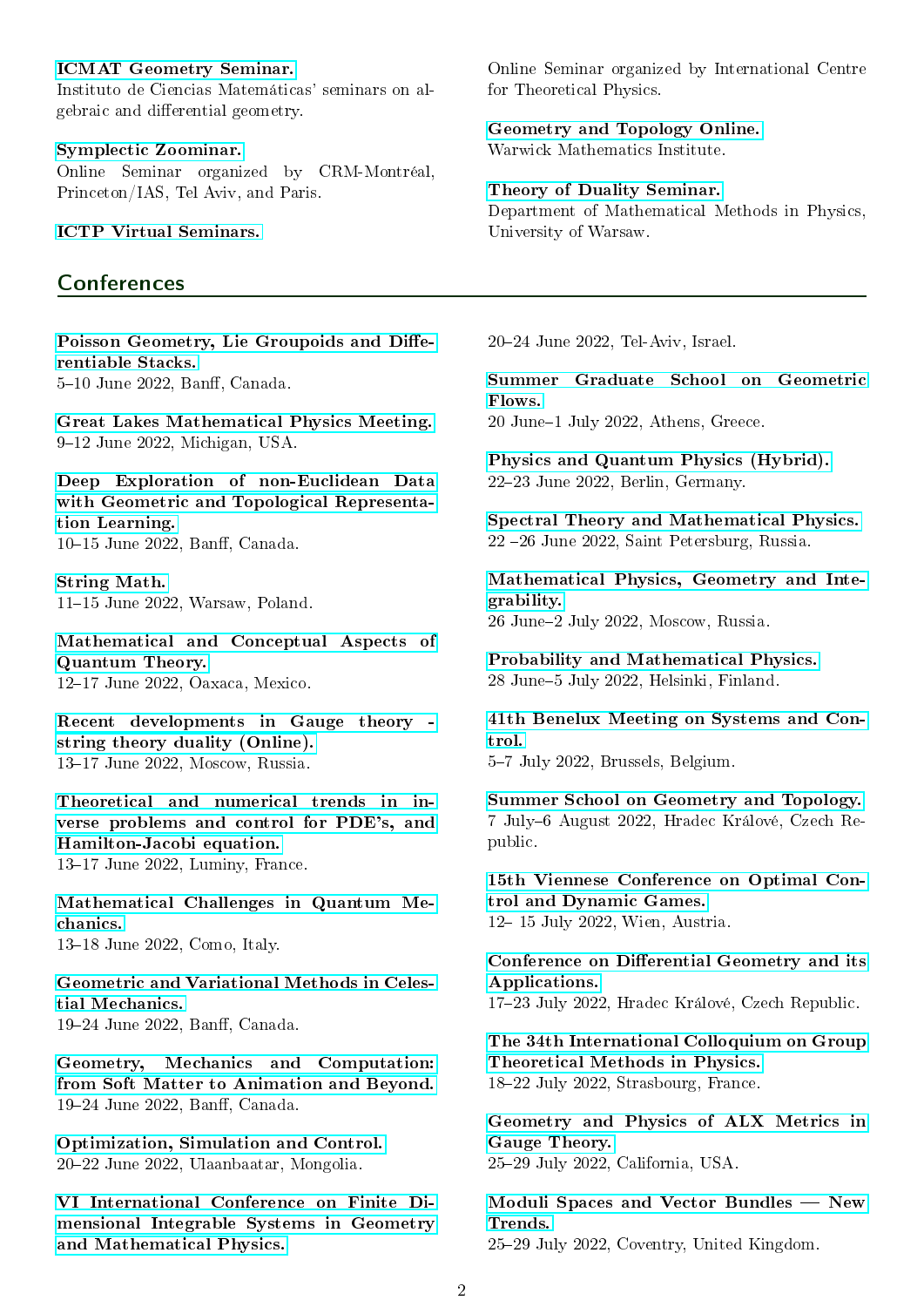[Driving Global Inference for New Physics](https://www.birs.ca/events/2022/5-day-workshops/22w5129) [with Machine Learning, Big Data and Large](https://www.birs.ca/events/2022/5-day-workshops/22w5129)[scale Statistical Simulation.](https://www.birs.ca/events/2022/5-day-workshops/22w5129)  $31$  July-5 August 2022, Banff, Canada.

[Frontiers in Geometry and Topology Summer](http://indico.ictp.it/event/9705/) [School.](http://indico.ictp.it/event/9705/)

15 August 2022, Trieste, Italy.

[Frontiers in Geometry and Topology Confe](http://indico.ictp.it/event/9706/)[rence.](http://indico.ictp.it/event/9706/)

8-12 August 2022, Trieste, Italy.

[Symplectic and Contact Topology.](https://sites.google.com/view/sync-early-career-workshop/home) 8-12 August 2022, Davis, USA.

[Calculus of Variations.](https://www.mfo.de/occasion/2233/www_view) 1420 August 2022, Oberwolfach, Germany.

[Quantum Dynamics: From Electrons to](http://indico.ictp.it/event/9823/) [Qbits.](http://indico.ictp.it/event/9823/) 22 August- 9 September 2022, Trieste, Italy.

[25th International Summer School on Global](http://www.lepageri.eu/summer-school) [Analysis and Applications.](http://www.lepageri.eu/summer-school)

2226 August 2022, Ostrava, Czech Republic.

[Geometric Structures and Supersymmetry](https://super-tromso.puremath.no/) [2022.](https://super-tromso.puremath.no/) 23-26 August 2022, Tromsø, Norway.

[Control and Optimization with Industrial](http://www.coia-conf.org/en/) [Applications.](http://www.coia-conf.org/en/) 2426 August 2022, Baku, Azerbaijan.

[Connections Workshop: Analytic and Geo](https://www.msri.org/workshops/972)[metric Aspects of Gauge Theory.](https://www.msri.org/workshops/972) 25-26 August 2022, Berkeley, USA.

[Introductory Workshop: Analytic and Geo](https://www.msri.org/workshops/973)[metric Aspects of Gauge Theory.](https://www.msri.org/workshops/973) 29 August-2 September 2022, Berkeley, USA.

[Quantum Information in many body physics:](https://wiki.tum.de/display/qimp20) [a mathematical invitation.](https://wiki.tum.de/display/qimp20) 29 August-2 September 2022, Munich, Germany.

[Geometric Structures and Moduli Spaces.](#page-0-3) 29 August-2 September 2022, Córdoba, Argentina.

[Applied Mathematical Challenges and Re](https://tinyurl.com/y469dzzt)[cent Advances in the Micro-Mechanics of](https://tinyurl.com/y469dzzt) [Matter.](https://tinyurl.com/y469dzzt) 12 September 2022, Bristol, United Kingdom.

[Nonlocal Problems in Mathematical Physics,](https://www.birs.ca/events/2022/5-day-workshops/22w5193) [Analysis and Geometry.](https://www.birs.ca/events/2022/5-day-workshops/22w5193) 49 September 2022, Hangzhou, China.

Summer School on Phase-field Methods in [Mechanics.](http://cpm.ida.upmc.fr/)

410 September 2022, Quiberon peninsula, France.

[QMATH 15-Mathematical Results in Quan](https://www.math.ucdavis.edu/~qmath/)[tum Physics.](https://www.math.ucdavis.edu/~qmath/) 12-16 September 2022, California, USA.

[Noncommutative Geometry and Noncommu](https://www.birs.ca/events/2022/5-day-workshops/22w5084)[tative Invariant Theory.](https://www.birs.ca/events/2022/5-day-workshops/22w5084) 25-30 September 2022, Banff, Canada.

[Workshop on Complex Geometry and Geo](https://www.math.kit.edu/iag2/~llosa/page/workshop-cg-ggt-2022/en)[metric Group Theory.](https://www.math.kit.edu/iag2/~llosa/page/workshop-cg-ggt-2022/en) 2630 September 2022, Karlsruhe, Germany.

[New Four-Dimensional Gauge Theories.](https://www.msri.org/workshops/1025) 2428 October 2022, Berkeley, USA.

## Job offers, fellowships and supports

## <span id="page-2-0"></span>Ph.D. offers

[PhD positions in Mathematics.](https://www.gssi.it/communication/news-events/item/16959) Gran Sasso Science Institute, L'Aquila, Italy Closing date: 1 June 2022.

[Research Technician Position in Minimax](http://www.bcamath.org/en/research/job/ic2022-03-research-technian-in-minimax-risk-classifiers) Risk Classifiers. BCAM, Bilbao, Spain Closing date: 2 June 2022.

[Research Technician on Computational](http://www.bcamath.org/en/research/job/ic2022-05-research-technician-on-computational-methods-for-reliability-and-structural-health-monitoring) [Methods.](http://www.bcamath.org/en/research/job/ic2022-05-research-technician-on-computational-methods-for-reliability-and-structural-health-monitoring) BCAM, Bilbao, Spain Closing date: 13 June 2022.

#### PhD position in Partial Differential Equa[tions.](https://jobs.uni-graz.at/ausschreibung/en/?jh=zitkkr1jro56aamtqmm9z50e5rydhoz)

University of Graz, Graz, Austria Closing date: 14 June 2022.

[University assistant without doctorate.](https://uni-graz.jobbase.io/candidate/job/print/zitkkr1jro56aamtqmm9z50e5rydhoz?mode=print) 14 June 2022 Closing date: University of Graz, Graz, Austria .

[2 PhD positions in Foundations of Stochastic](https://www.tudelft.nl/over-tu-delft/werken-bij-tu-delft/vacatures/details?jobId=6322&jobTitle=PhD%20Position%20Foundations%20of%20Stochastics%20Partial%20Differential%20Equations) Partial Differential Equations. TU Delft, Delft, Netherlands Closing date: 23 June 2022.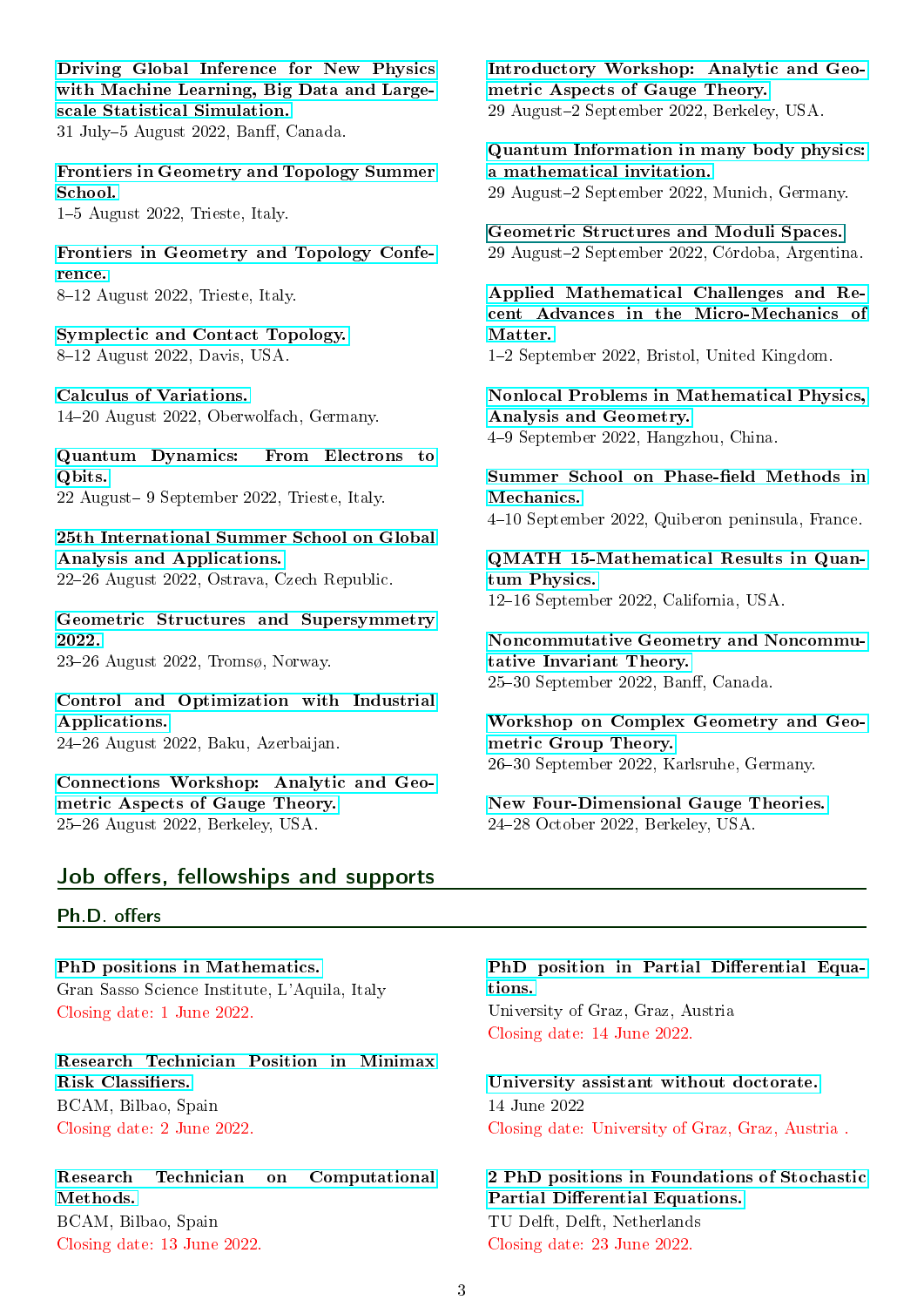#### [PhD positions in Dynamics, Control and Nu](https://dcn.nat.fau.eu/phd/)[merics.](https://dcn.nat.fau.eu/phd/)

FAU Erlangen-Nurnberg, Erlangen, Germany Closing date: 30 December 2022.

#### [3 PhD positions in Geometry, Probability,](http://www.philippharms.com) [and Deep Learning.](http://www.philippharms.com) NTU Singapore, Singapore

Closing date: Open until filled.

#### <span id="page-3-0"></span>Postdoctoral fellowships

[Post-Doc in Probability Theory.](https://www.uni-paderborn.de/fileadmin/zv/4-4/stellenangebote/Kennziffer5280.pdf) University of Paderborn, Paderborn, Germany Closing date: 6 June 2022.

[Post-doc in Ergodic Theory and Dynamical](https://sites.google.com/view/dynamical-systems-at-icmc-usp/job-oportunities) [systems.](https://sites.google.com/view/dynamical-systems-at-icmc-usp/job-oportunities) University of Sao Paulo, Sao Carlos, Brazil Closing date: 10 June 2022.

#### [Postdoctoral position at BCAM.](http://www.bcamath.org/en/research/job/ic2022-05-postdoctoral-fellow-on-modelling-the-remaining-useful-lifetime-for-offshore-wind-energy-technologies) BCAM, Bilbao, Spain Closing date: 12 June 2022.

[Postdoctoral positions in complex analysis.](https://www.uni-lj.si/aktualno/prosta_delovna_mesta/2022051613342121/) University of Ljubljana, Ljubljana, Slovenia Closing date: 14 June 2022.

[Post-Doctoral Positions at KAIST.](https://saarc.kaist.ac.kr/boards/view/events/9) KAIST, Daejeon, Republic of Korea Closing date: 29 June 2022.

[Postdoc fellow positions for Biomedical](https://www.ibs.re.kr/bimag/hiring/) [Math.](https://www.ibs.re.kr/bimag/hiring/) IBS Biomedical Mathematics Group, Daejeon, South Korea Closing date: 29 June 2022.

[Postdoctoral positions in Dynamics, Control](https://dcn.nat.fau.eu/postdoc/) [and Numerics.](https://dcn.nat.fau.eu/postdoc/)

#### <span id="page-3-1"></span>Offers for researchers

[Professor in Representation Theory.](https://portal.mytum.de/jobs/professuren/NewsArticle_20220425_134210) Technical University of Munich, Munich, Germany Closing date: 6 June 2022.

[Tenure Track Professor of Algebraic Struc](https://jobsprof.uni-graz.at/en/job/7390)[tures and Geometry.](https://jobsprof.uni-graz.at/en/job/7390) University of Graz, Graz, Austria Closing date: 7 June 2022.

[University Assistant.](https://jobs.uni-graz.at/ausschreibung/en/?jh=4835admw2kc0d4ax0iqs8h3nok3g91c) University of Graz, Graz, Austria Closing date: 14 June 2022.

[Senior researcher positions for Biomedical](https://www.ibs.re.kr/bimag/hiring/)

## [PhD in stochastic geometric mechanics.](https://www.wlu.ca/programs/science/graduate/mathematical-and-statistical-modelling-phd/index.html) Wilfrid Laurier University, Waterloo, Canada Closing date: Open until filled.

[PhD positions.](https://tinyurl.com/yyzhqhfr) TU Delft, Delft, The Netherlands Closing date: Open until filled.

FAU Erlangen-Nurnberg, Erlangen, Germany Closing date: 30 December 2022.

[3 postdoc positions in Geometry, Probability,](http://www.philippharms.com) [and Deep Learning.](http://www.philippharms.com) NTU Singapore, Singapore Closing date: Open until filled.

[Postdoctoral fellowships in algebraic geome](http://cmsa.fas.harvard.edu/jobs/)[try and mathematical sciences.](http://cmsa.fas.harvard.edu/jobs/) Harvard University, Massachusetts, United States Closing date: Open until filled.

[Postdoctoral positions in Mathematics.](https://mathematics.huji.ac.il/book/faculty-positions-0) Einstein Institute of Mathematics, Jerusalem, Israel Closing date: Open until filled.

[Humboldt research fellowship for postdoc](https://www.humboldt-foundation.de/web/humboldt-fellowship-postdoc.html)[toral researchers.](https://www.humboldt-foundation.de/web/humboldt-fellowship-postdoc.html) Alexander von Humboldt Foundation Closing date: Open.

[Lisa Meitner program.](https://www.fwf.ac.at/en/research-funding/application/) FWF Austrian Science Fund, Vienna, Austria Closing date: Open.

[Funded postdoctoral fellowship.](https://www.reading.ac.uk/maths-and-stats/JobsAndFellowships/maths-fellowships.aspx) University of Reading, United Kingdom Closing date: Open.

#### [Math.](https://www.ibs.re.kr/bimag/hiring/)

IBS Biomedical Mathematics Group, Daejeon, South Korea Closing date: 29 June 2022.

[Junior group leader with focus on Control](https://www.oeaw.ac.at/fileadmin/Institute/RICAM/pdf/jobs/2022/RICAM007JGL122_Kunisch.pdf) [and Optimization.](https://www.oeaw.ac.at/fileadmin/Institute/RICAM/pdf/jobs/2022/RICAM007JGL122_Kunisch.pdf) Austrian Academy of Sciences, Linz, Austria Closing date: 29 June 2022.

[Research Professor.](https://www.kuleuven.be/personeel/jobsite/jobs/60115431?hl=en&lang=en) KU Leuven, Leuven, Belgium Closing date: 14 September 2022.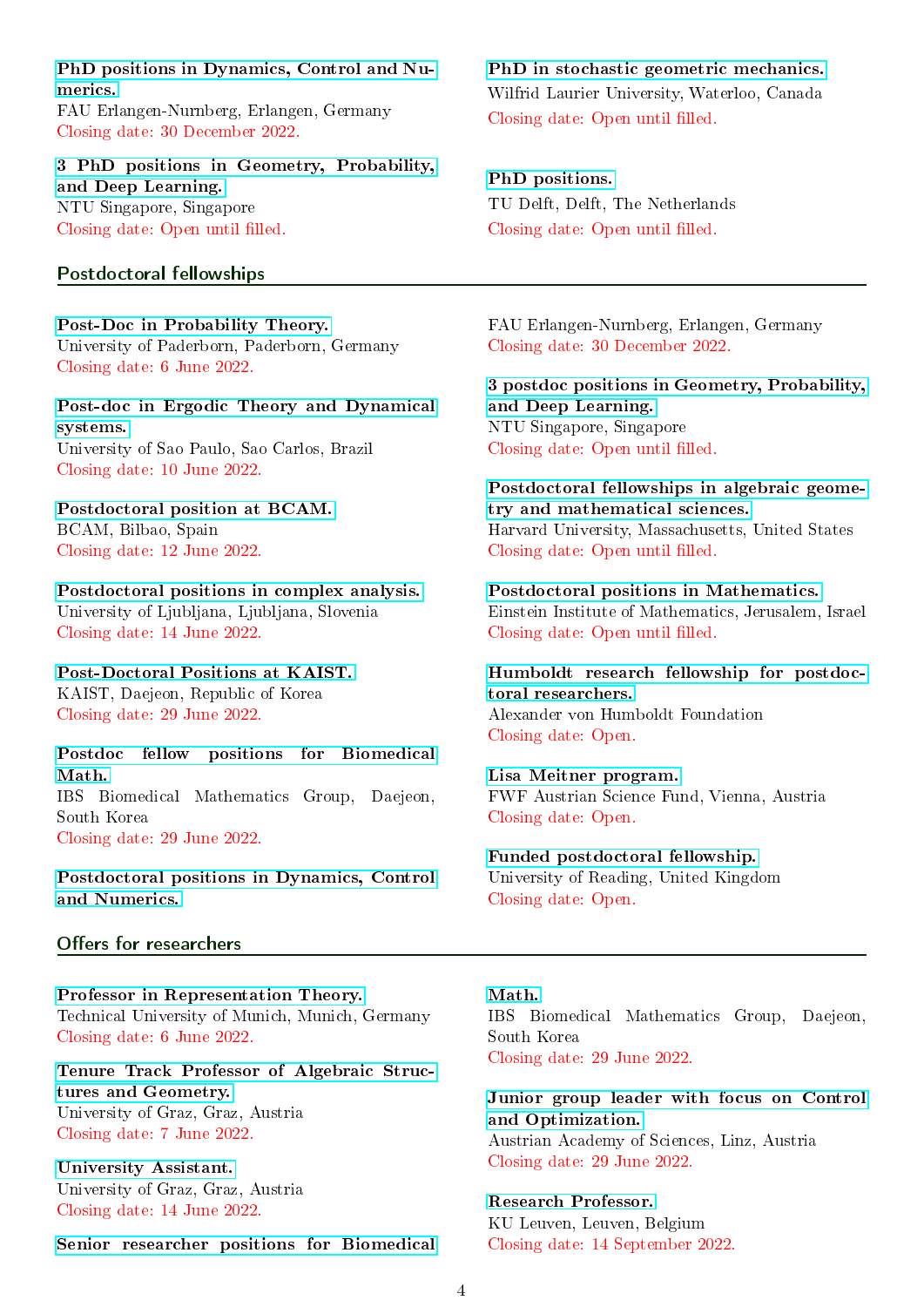#### <span id="page-4-0"></span>[CIMPA-ICTP Research in Pairs for mathe](https://www.cimpa.info/en/node/7159)[maticians in developing countries.](https://www.cimpa.info/en/node/7159)

CIMPA in Côte d'Azur or ICTP in Trieste, Italy) . For periods of at least 6 weeks. Closing date: 1 July.

#### [Abel Visiting Scholar Program.](https://www.mathunion.org/cdc/grants/research-travel-grants/abel-visiting-scholar-program)

International Mathematical Union. Postdoctoral mathematician to visit a research collaborator for a month.

Closing date: 31 August, 31 December, and 30 April.

#### [Simons Visiting Professors at Mathematis](https://www.mfo.de/scientific-program/meetings/simons-visiting-professors)[ches Forschunginstitut Oberwolfach.](https://www.mfo.de/scientific-program/meetings/simons-visiting-professors)

Oberwolfach, Germany. Junior or senior scientists from outside Europe. Closing date: Open.

# Focused research groups in Banff, Canada.

Banff International Research Station, Canada. Up to 8 researchers for periods of 1 to 2 weeks. Closing date: Minimum 4 months before the event.

#### Research in Teams in Banff, Canada.

Banff International Researh Station, Canada. Teams of 2 to 4 researchers for 1 to 2 weeks. Closing date: Minimum 4 months before the event.

## <span id="page-4-1"></span>Financial support for research projects and conferences

#### [Thematic programs at MSRI.](http://www.msri.org/web/msri/scientific/request-for-proposals/propose-a-program)

Mathematical Sciences Research Institute, Berkeley, United States.

Deadline: 1 October, 1 December, and 1 March. Three years ahead.

#### [Hot topics Workshop at MSRI.](http://www.msri.org/web/msri/scientific/request-for-proposals/propose-a-hot-topics-workshop)

Mathematical Sciences Research Institute, Berkeley, United States.

Deadline: 1 October, 1 December, and 1 March.

#### [Summer graduate schools at MSRI.](http://www.msri.org/web/msri/scientific/request-for-proposals/propose-a-summer-graduate-school)

Mathematical Sciences Research Institute, Berkeley, United States. Deadline: 1 October, 1 December, and 1 March.

#### [CIMPA School 2024.](https://www.cimpa.info/en/node/41)

For organizing research schools in mathematics in developing countries. Deadline: 9 October.

#### [Workshop at CIRM.](https://www.cirm-math.com/workshops-new.html)

[International Research in Groups at CIRM.](http://www.cirm-math.com/irigs.html) Centre International de Rencontres Mathématiques

(CIRM), France. Small groups of researchers for 2 to 4 weeks. Closing date: Open at any time.

#### [Research in Residence at CIRM.](https://www.cirm-math.com/research-in-residence-new.html)

Centre International de Rencontres Mathématiques (CIRM), France. 2 to 4 researchers. Closing date: Open at any time.

#### [Visiting scholar opportunity in Cambridge.](https://tinyurl.com/un8bd4t)

University of Cambridge, United Kingdom. Scholars and fellows for development of research, teaching and collaboration. Closing date: Open.

#### [Small team visiting the CRM.](http://www.crm.cat/en/Host/VisitingCRM/Pages/ResearchPairs.aspx)

Centre de Recerca Matemàtica, Catalonia, Spain. Postdoctoral positions and research in pairs. Closing date: Any time between 6 and 12 months before the start of the desired stay.

#### [Visiting research fellow in Kent State Univer](http://www.kent.edu/globaleducation/visiting-scholars)[sity.](http://www.kent.edu/globaleducation/visiting-scholars)

Mathematics Department-KSU, Ohio, USA. Visiting for scholar researchers. Closing date: Open.

Centre International de Rencontres Mathématiques, France.

Deadline: Open at any time.

#### [CIMPA Online courses program.](https://www.cimpa.info/en/node/6574)

Geographic areas of activities of CIMPA (Africa, Central or South America, Asia). Deadline: Open all year.

Support for workshop organization at Banff. Banff International Research Station. Deadline: No precise deadline.

[Proposal of a workshop in the Mathematis](https://www.mfo.de/scientific-programme/meetings/workshop)[ches Forschunginstitut Oberwolfach.](https://www.mfo.de/scientific-programme/meetings/workshop) Oberwolfach, Germany. Deadline: Open.

[Hosting a workshop at AIMS South Africa.](https://tinyurl.com/y8p3t34j) Contributions for workshops about AIMS's research focus areas.

Deadline: No precise deadline.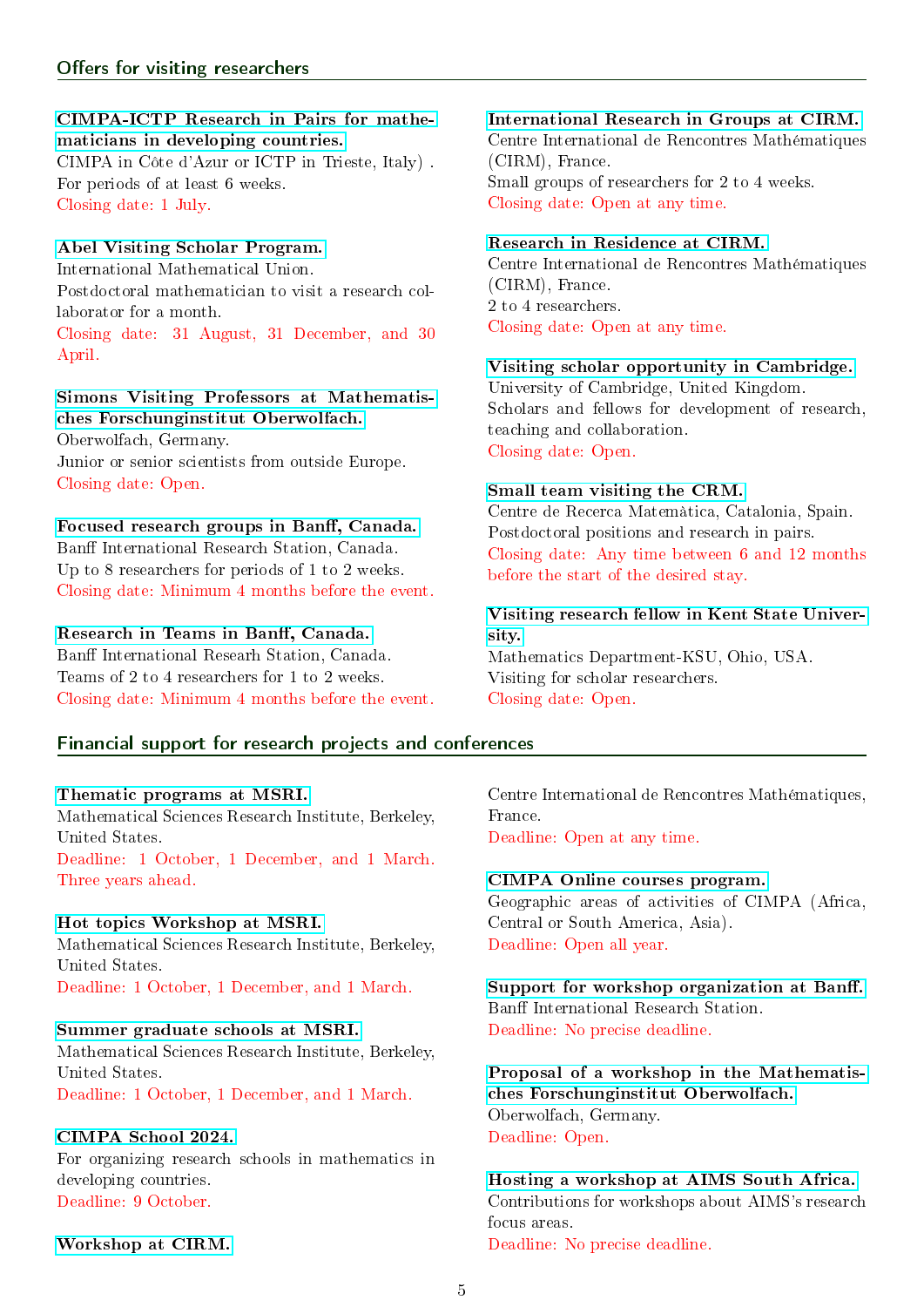For conferences in developing or economically dis-

# <span id="page-5-0"></span>Interesting publication

[Special Issue "Symmetry in Geometric Mechanics](https://www.mdpi.com/journal/symmetry/special_issues/Symmetry_Geometric_Mechanics_Mathematical_Physics) [and Mathematical Physics".](https://www.mdpi.com/journal/symmetry/special_issues/Symmetry_Geometric_Mechanics_Mathematical_Physics) A special issue of Symmetry.

Section "Physics and Symmetry/Asymmetry".

# **Preprints**

## <span id="page-5-1"></span>Network's members

M. J. H. Al-Kaabi, K. Ebrahimi-Fard, D. Manchon and H. Z. Munthe-Kaas: Algebraic aspects of connections: from torsion, curvature, and post-Lie algebras to Gavrilov's double exponential and special polynomials. [2205.04381](http://arxiv.org/abs/2205.04381v1)

[math.DG, math.RA]

Florio M. Ciaglia, Fabio Di Cosmo, Alberto Ibort and Giuseppe Marmo: Dynamical maps and symmetroids. [2205.06734](http://arxiv.org/abs/2205.06734v1) [math-ph, math.MP, quant-ph]

Manuel de León, Jordi Gaset, Xavier Gràcia, Miguel Carlos Muñoz-Lecanda and Xavier Rivas: Time-

<span id="page-5-2"></span>Network's collaborators

[2205.03754](http://arxiv.org/abs/2205.03754v1) [math.DG]

advantaged countries. Deadline: Several calls.

2023.

MDPI Open Access Journals. Editors: Manuel de León and Narciso Román-Roy. Deadline for manuscript submissions: 15 February

dependent contact mechanics. [2205.09454](http://arxiv.org/abs/2205.09454v1) [math-ph, math.MP, math.SG]

Anastasia Matveeva and Eva Miranda: Reduction theory for singular symplectic manifolds and singular forms on moduli spaces. [2205.12919](http://arxiv.org/abs/2205.12919v1) [math.SG, math.DG]

Begüm Ateşli, Oğul Esen, Manuel de León and Cristina Sardón: On Locally Conformally Cosymplectic Hamiltonian Dynamics and Hamilton-Jacobi Theory. [2205.13329](http://arxiv.org/abs/2205.13329v1) [math.DG]

Boris Khesin, Gerard Misiolek and Alexander Shnirelman: Geometric Hydrodynamics in Open Problems. [2205.01143](http://arxiv.org/abs/2205.01143v1) [math.DG, math-ph, math.AP, math.DS, math.MP] Genly Leon, A. Paliathanasis and P. G. L. Leach: New analytic solutions in  $f(R)$ -Cosmology from Painlevé analysis. [2205.01363](http://arxiv.org/abs/2205.01363v1) [gr-qc, math-ph, math.MP, nlin.SI] Brian Tran and Melvin Leok: Geometric Methods for Adjoint Systems. [2205.02901](http://arxiv.org/abs/2205.02901v1) [math.OC, cs.NA, math.NA, math.SG] Marcos Salvai: A split special Lagrangian calibration associated with helicity.

Yamile Godoy, Michael Harrison and Marcos Salvai: Tangent ray foliations and their associated outer billiards. [2205.04443](http://arxiv.org/abs/2205.04443v1) [math.GT, math.DG, math.DS]

Claudio A. Buzzi, Yagor Romano Carvalho and Jaume Llibre: Crossing limit cycles of planar discontinuous piecewise differential systems formed by isochronous centers. [2205.04554](http://arxiv.org/abs/2205.04554v1) [math.DS]

Amna Shaddad: The momentum polytope of actions on contact manifolds via toric varieties. [2205.04839](http://arxiv.org/abs/2205.04839v1) [math.SG, math.AG, math.DG]

Catherine Meusburger: State sum models with defects based on spherical fusion categories. [2205.06874](http://arxiv.org/abs/2205.06874v1)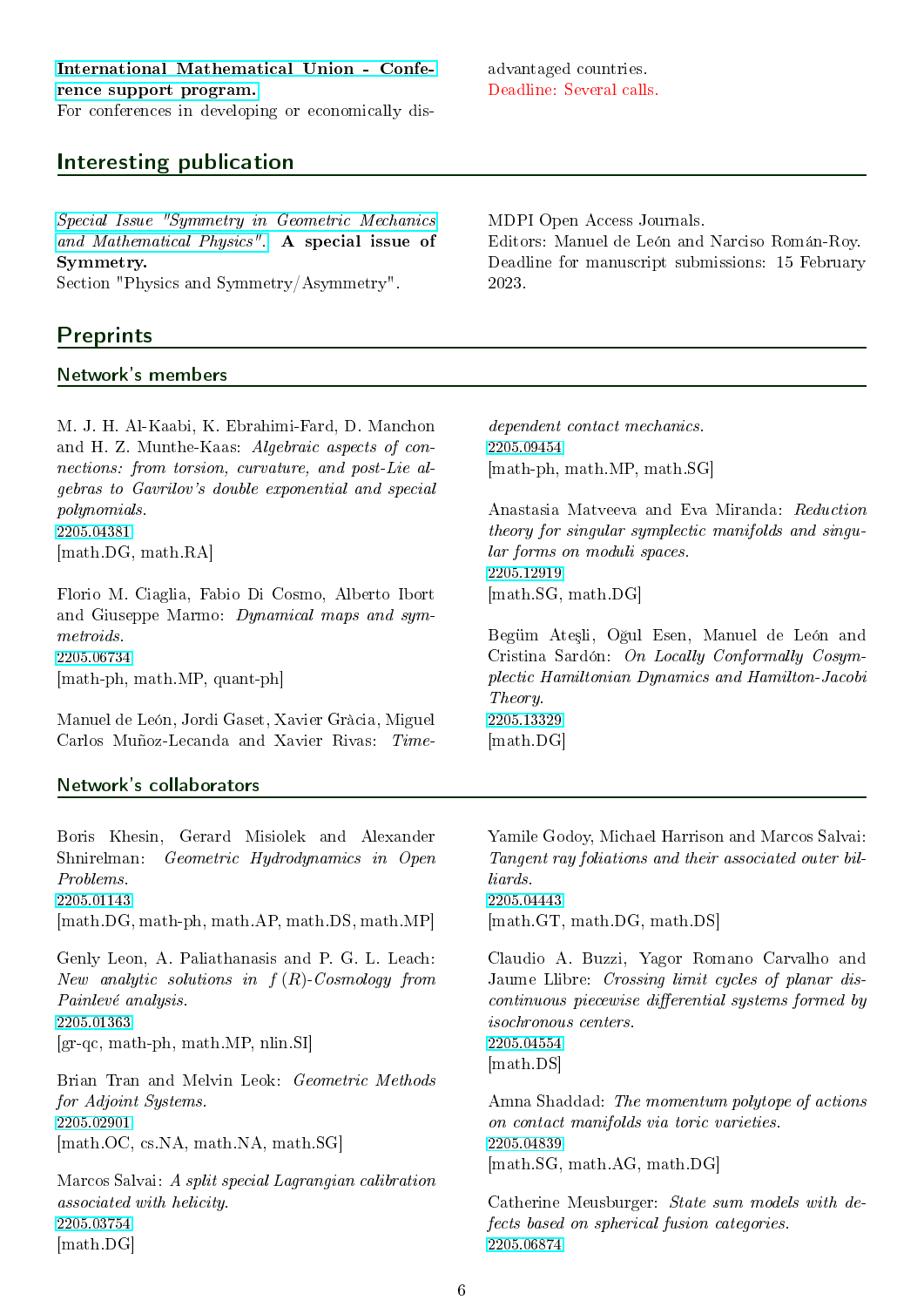[math.QA, math-ph, math.CT, math.GT, math.MP]

Nicolas Kardous, Amaury Hayat, Sean T. McQuade, Xiaoqian Gong, Sydney Truong, Tinhinane Mezair, Paige Arnold, Ryan Delorenzo, Alexandre Bayen and Benedetto Piccoli: A rigorous multi-population multi-lane hybrid traffic model and its mean-field limit for dissipation of waves via autonomous vehicles. [2205.06913](http://arxiv.org/abs/2205.06913v1) [eess.SY, cs.SY, math.OC]

N. Aizawa and S. Doi: Irreducible representations of  $\mathbb{Z}_2^2$ -graded  $\mathcal{N}=2$  supersymmetry algebra and  $\mathbb{Z}_2^2$ graded supermechanics. [2205.07263](http://arxiv.org/abs/2205.07263v1) [math-ph, math.MP]

### <span id="page-6-0"></span>Links of interest

[Geometry, Mechanics and Control Network](http://gmcnet.webs.ull.es/)

[Journal of Geometric Mechanics - March](https://www.aimsciences.org/journal/1941-4889/2022/14/1) [2022, Volume 14, Issue 1](https://www.aimsciences.org/journal/1941-4889/2022/14/1)

[International Mathematical Union \(IMU\)](https://www.mathunion.org/fileadmin/IMU/Organization/imu-net/pdfs/2022/IMU-News-112.pdf) [Newsletter - March 2022](https://www.mathunion.org/fileadmin/IMU/Organization/imu-net/pdfs/2022/IMU-News-112.pdf)

[International Association of Mathematical](http://www.iamp.org/bulletins/Bulletin-Apr2022-screen.pdf) [Physics Bulletin - April 2022](http://www.iamp.org/bulletins/Bulletin-Apr2022-screen.pdf)

[European Mathematical Society](https://euromathsoc.org/)

[Royal Spanish Mathematical Society](https://www.rsme.es/) [\(RSME\)](https://www.rsme.es/)

[International Association of Mathematical](http://www.iamp.org/page.php?page=page_start) [Physics](http://www.iamp.org/page.php?page=page_start)

[Open Access American Institute of Mathe](http://www.aimspress.com/journal/Math)[matical Sciences \(AIMS\) Journal](http://www.aimspress.com/journal/Math)

[Euraxess Spain](https://www.euraxess.es/spain/science-spain)

[International Centre for Theoretical Physics](https://www.ictp.it/) [\(ICTP\)](https://www.ictp.it/)

[European Research Council](https://erc.europa.eu/)

[European Commission - Research and Inno](https://ec.europa.eu/info/research-and-innovation_en)[vation](https://ec.europa.eu/info/research-and-innovation_en)

[International Center of Pure and Applied](https://www.cimpa.info/) [Mathematics \(CIMPA\)](https://www.cimpa.info/)

[Mathematical and physical sciences funding,](https://www.nsf.gov/funding/pgm_list.jsp?org=MPS) [National Science Foundation, USA](https://www.nsf.gov/funding/pgm_list.jsp?org=MPS)

[Open Access Mathematics Journals](https://www.omicsonline.org/mathematics-journals.php)

[Open Access Physics Journals](https://www.omicsonline.org/physics-journals.php)

Karl-Hermann Neeb and Gestur Olafsson: Wedge domains in non-compactly causal symmetric spaces. [2205.07685](http://arxiv.org/abs/2205.07685v1) [math-ph, math.MP]

Yacine Chitour, Ihab Haidar, Paolo Mason and Mario Sigalotti: Upper and lower bounds for the maximal Lyapunov exponent of singularly perturbed linear switching systems. [2205.07699](http://arxiv.org/abs/2205.07699v1) [math.DS]

Rui Loja Fernandes and Ioan Marcut: Poisson geometry around Poisson submanifolds. [2205.11457](http://arxiv.org/abs/2205.11457v1) [math.SG, math.DG]

[Societat Catalana de Matemàtiques \(SCM\)](http://revistes.iec.cat/index.php/reports/) [journal on Mathematics](http://revistes.iec.cat/index.php/reports/)

[SIAM Activity Group on Control and Sys](https://tinyurl.com/ydcpznv7)[tems Theory Prize](https://tinyurl.com/ydcpznv7)

[SIAM Activity Group on Control and Sys](https://tinyurl.com/ycjpzvz6)[tems Theory Best SICON Paper Prize](https://tinyurl.com/ycjpzvz6)

[International Mathematical Union Awards](https://www.mathunion.org/imu-awards/imu-awards-prizes-and-special-lecture) [and Prizes](https://www.mathunion.org/imu-awards/imu-awards-prizes-and-special-lecture)

[Other Prizes of International Mathematical](https://www.mathunion.org/imu-awards/other-prizes) [Union](https://www.mathunion.org/imu-awards/other-prizes)

[American Mathematical Society Prizes and](https://www.ams.org/profession/prizes-awards/prizes) [Awards](https://www.ams.org/profession/prizes-awards/prizes)

[Mathematical Association of America](https://www.maa.org/programs-and-communities/member-communities/maa-awards/writing-awards) [Awards](https://www.maa.org/programs-and-communities/member-communities/maa-awards/writing-awards)

[Association for Women in Mathematics](https://awm-math.org/awards/) [Awards](https://awm-math.org/awards/)

[IEEE Control Systems Society Awards](http://ieeecss.org/awards/awards-program)

[Royal Society of London Premier Medals and](https://royalsociety.org/grants-schemes-awards/awards/premier-awards/) [Awards](https://royalsociety.org/grants-schemes-awards/awards/premier-awards/)

[London Mathematical Society Prizes](https://www.lms.ac.uk/prizes)

[The Shaw Prize](http://www.shawprize.org/en/shaw.php?tmp=2&twoid=77)

[The Henri Poincarè Prize](http://www.iamp.org/page.php?page=page_prize_poincare)

[European Mathematical Society Funding and](https://euro-math-soc.eu/funding-and-sponsorship) [Sponsorship](https://euro-math-soc.eu/funding-and-sponsorship)

[The British Royal Society Grants](https://royalsociety.org/grants/)

[The British Royal Society's medals and](https://royalsociety.org/grants-schemes-awards/awards/nominations/) [award](https://royalsociety.org/grants-schemes-awards/awards/nominations/)